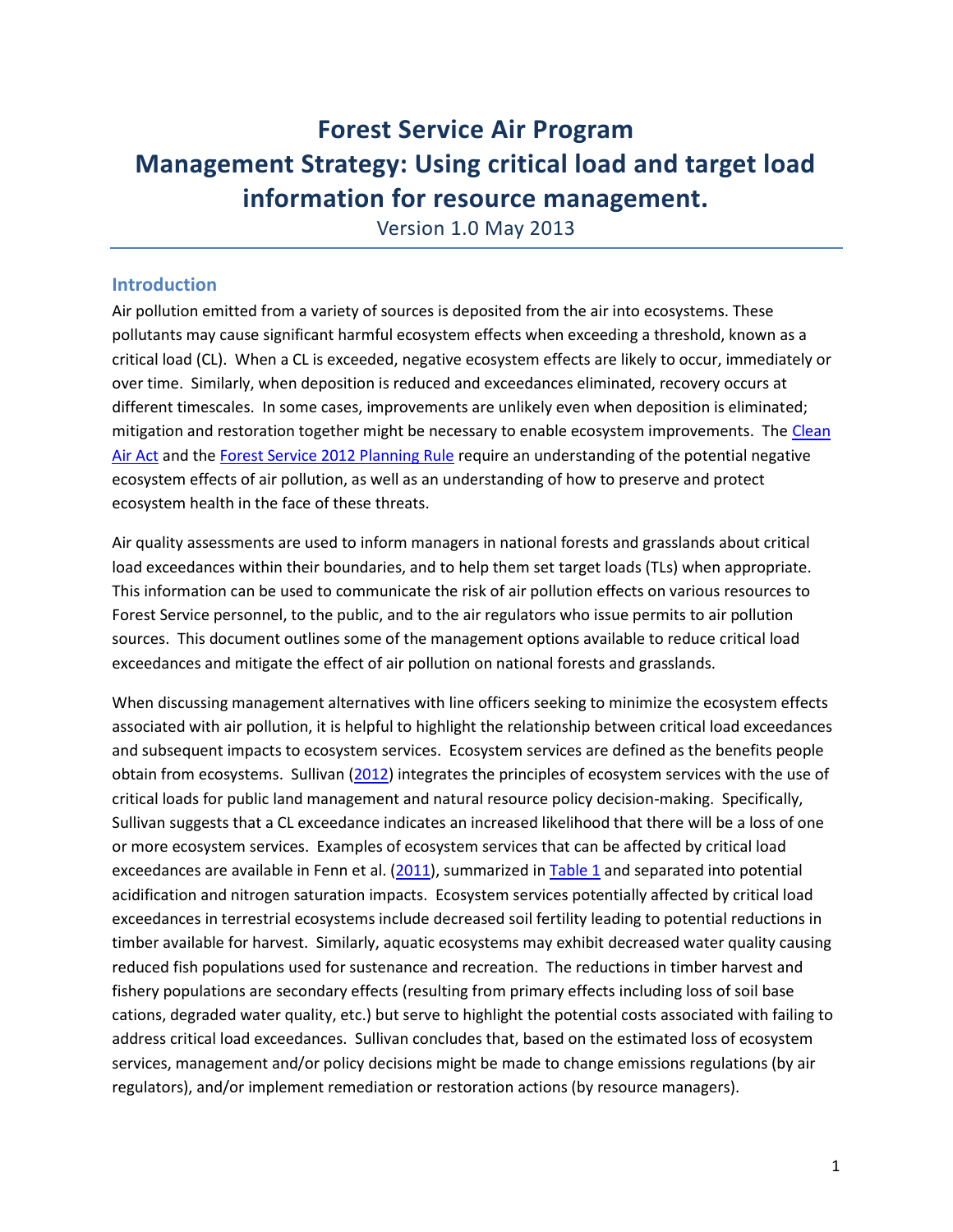A series of management options are presented that can be implemented to eliminate or reduce critical load exceedances or mitigate the effect of air pollution on national forests. Management options are presented by pollution effect: [acidification](#page-1-0) or [nitrogen saturation.](#page-4-0)

### <span id="page-1-0"></span>**Management Options for Exceedance of CLs of Acidity**

#### **1. Reduce sulfur (S) and nitrogen (N) emissions at the source.**

Aquatic and terrestrial resources are at risk of damage when critical loads of acidity are exceeded. In some cases, decreasing acidic deposition can reduce the rate of base cation leaching from soils enough to allow ecosystem recovery and improvement, through the **weathering of the parent bedrock** in forest ecosystems. In other situations, additional strategies will be needed to mitigate the effects of acidic deposition and achieve restoration goals. In both cases, the first step toward recovery is to reduce sulfur and nitrogen containing emissions at the pollution source to decrease deposition. The Forest Service only has direct control of emissions produced from activities conducted or permitted by the forests, and these emissions generally contribute a small amount to overall deposition. For all other sources of pollution, the forest must work with state, tribal, or federal air quality partners with the authority and responsibility to regulate emissions of pollution into the atmosphere.

Since the mid-1980s, the Forest Service has reviewed and commented on proposed new or modified major point sources of air pollution to air regulators. This is an important approach, but the Forest Servic[e role in the regulatory process](http://www.fs.fed.us/air/law_policy.htm) only extends to sources that may negatively impact federally designated Class 1 wilderness areas, which is a limited number of sources. Participating in the development of state, tribal, or federal air implementation plans can be an effective tool for the increased protection of resources affected by air pollution. Forests can also support state and tribal partners who implement stricter health and mobile source standards, because the resulting emission reductions are likely to have positive effects on natural resources. Finally, the forests can be advocates for secondary air quality standards designed specifically to protect the environment. In all of these cases, CLs and TLs help the forests communicate the negative effects of air pollution on ecosystems, highlighting current and predicted resource conditions and identifying concerns.

Working with regulators to identify total maximum daily loads (TMDLs) for surface waters impaired by acid deposition is another path towards emissions reductions. The TMDL process is used by states and tribes for discharge permitting and to help identify and correct point-source water pollution problems. Forests have often helped develop the TMDLs for streams within their proclamation boundary. In collaboration with both water and air regulators, TMDLs can be set for streams degraded by air pollution. If a forest decides to work with regulatory partners to develop TMDLs, the information gathered to develop CLs and calculate CL exceedances can be used to support this process.

### **2. Mitigate acidification effects through resource management.**

There are areas where damage is so severe that emissions reductions alone will not be sufficient for ecosystem recovery [within a desired timeframe](http://www.srs.fs.fed.us/airqualityportal/critical_loads/cls_background.php#dynamicmodelingapproaches) (e.g., acidified streams on forests in the Alleghany Plateau and Southern Appalachians). Depending on the severity of acidification, desired condition of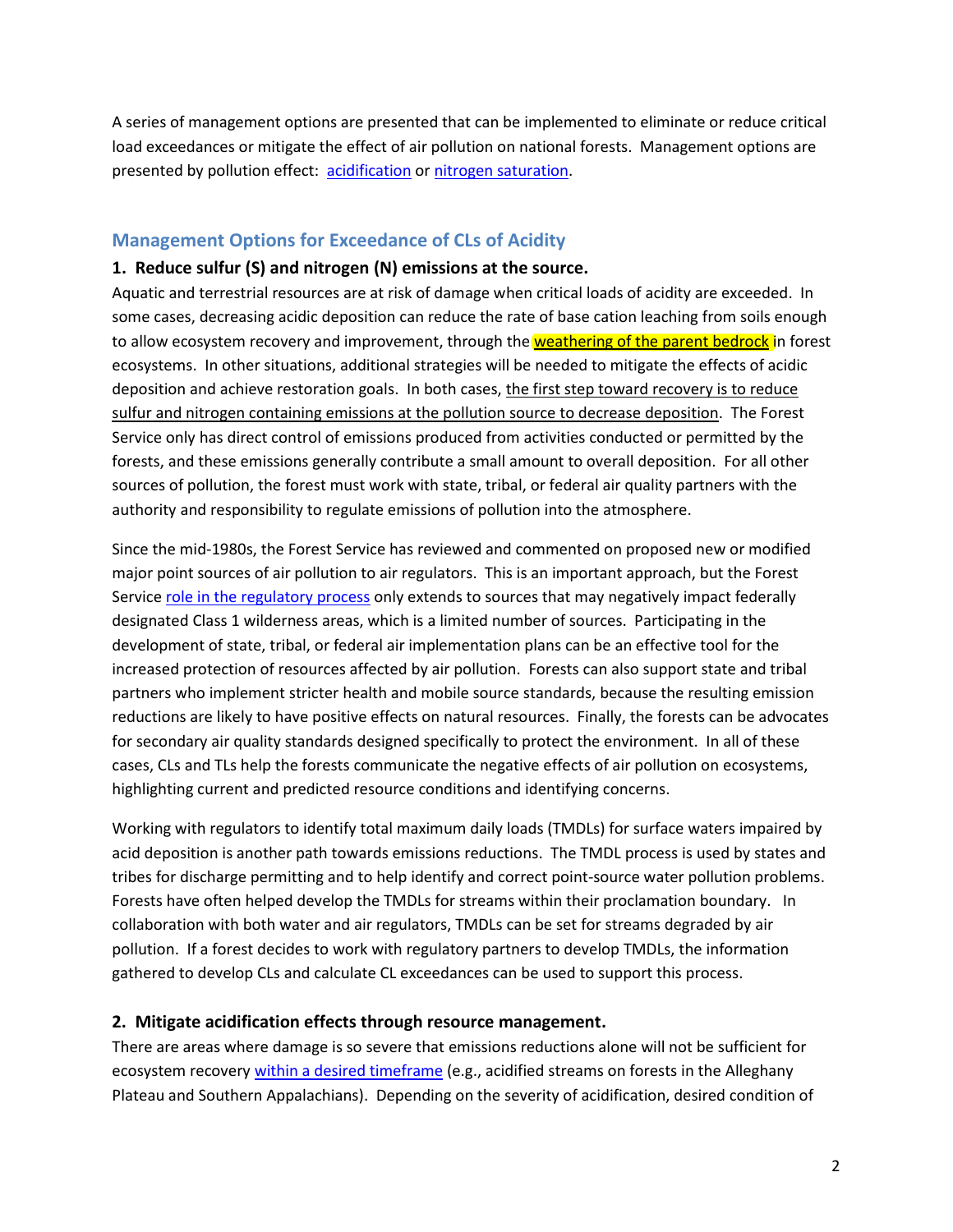the resource, and timeframe to reach desired conditions, a variety of management options could be considered.

### Techniques to mitigate acidification effects to streams.

- Surface water liming can help restore acidified streams, lakes, and ponds. There are several examples of liming surface waters for direct mitigation of acidification effects on aquatic biota (fish and macroinvertebrates). West Virginia has been liming streams on the Monongahela National Forest for many years to support trout [stocking.](http://www.netl.doe.gov/publications/proceedings/00/app-rvr00/2-6.pdf) The George Washington National Forest in Virginia has added limestone sand to headwater streams and successfully restored and maintained macroinvertebrate and fish populations [\(Hudy et al.](http://www.tandfonline.com/doi/abs/10.1577/1548-8675%282000%29020%3C0453%3ASROAAN%3E2.3.CO%3B2#preview) 2000; St. Mary's Wilderness [Liming Project;](http://csm.jmu.edu/st.marys/index.html) [St. Mary's report](http://www.srs.fs.fed.us/airqualityportal/assets/stmarys.pdf)). In both cases the forests recognized that recovery from acidification and restoration of naturally functioning aquatic systems also required deposition reductions.
	- $\circ$  There are different methods of liming, but all are temporary and must be repeated at intervals in order to maintain water chemistry that allows fish stocking or natural reproduction to take place.
	- $\circ$  Permanent or semi-permanent liming stations require power to automate the process. Liming material can be trucked to the edge of a stream where rainfall washes the material into the stream channel. Helicopter delivery of liming material to the headwaters is another option in some areas.
	- $\circ$  Successful restoration may require the inclusion of additional micronutrients, as well as the treatment of stream networks rather than single isolated streams [\(McClurg](http://www.esajournals.org/doi/abs/10.1890/06-0392) et al. [2007\)](http://www.esajournals.org/doi/abs/10.1890/06-0392).
	- o Adverse effects from liming can occur, including increased sedimentation in the stream bed and the formation of toxicity zones resulting from the mixing of lime and acidic water.
	- $\circ$  By masking the effects of acid deposition, stream liming can foster the public perception that acidification is no longer a problem. Communication with the public is therefore important to ensure continued awareness of the risks associated with acidification.

Techniques to mitigate acidification effects to soils. Because of the link between soil chemistry and surface water chemistry within a watershed, exceedance of either CL can indicate [potential problems](http://www.srs.fs.fed.us/airqualityportal/assets/acidepstnbrfpapersouthnapplchns.pdf)  [with soil nutrient status.](http://www.srs.fs.fed.us/airqualityportal/assets/acidepstnbrfpapersouthnapplchns.pdf) In areas where surface waters are showing signs of acidification, nutrient status has already been affected. Eventually this may be reflected in [reduced plant growth](http://www.ingentaconnect.com/content/saf/fs/1979/00000025/00000003/art00006) (including trees) as base cations are depleted from the soil. Areas where both aquatic and terrestrial CLs of acidity are exceeded are at the highest risk of soil nutrient deficiencies. There are several management practices that should be considered in these areas. Forests should avoid activities that would lead to further removal of base cations from the site and consider opportunities that promote recycling or augmentation of base cations in the soil. As the strategies become more restrictive to timber harvesting, obtain on-site stream water and soil chemistry to verify the CL exceedance calculations. Different combinations of the following management strategies should be considered: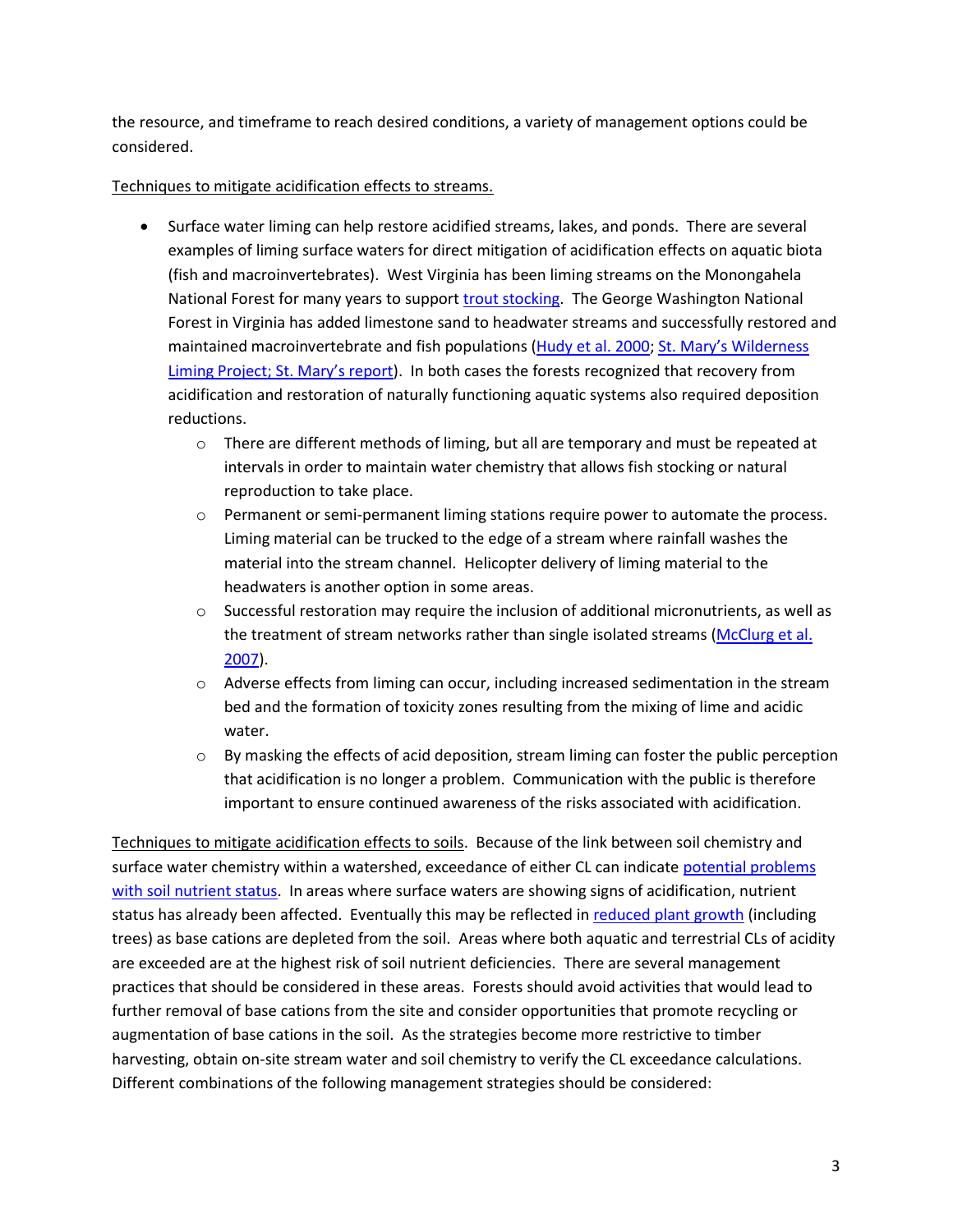- Minimize soil disturbance, specifically the mixing and removal of soil surface horizons, where the majority of nutrients are stored. This will help minimize loss of base cations (and carbon) that are commonly exported from the soil along with anions following timber harvest.
- As much as possible, leave organic material after any harvesting method to maximize the potential for resupplying nutrients to the soil. Rather than clearing or removing downed trees, standing dead trees, and debris for firewood, leave this material on the ground to decompose.
- Allow only the bole of the tree to be removed from the site during harvesting. Leave the tops and limbs onsite to decompose and recycle base cations (and carbon) into the soil.
- Follow soil best management practices (BMPs) when logging, and use systems with the smallest footprint on the site (e.g., helicopter logging, cable yarding, use of lightest weight logging equipment, one single entry with a long chain). Incorporate specific BMPs into timber sale contracts.
- Do not allow removal of below ground biomass.
- **•** Restrict short-rotation [whole-tree harvesting.](http://www.srs.fs.fed.us/airqualityportal/assets/wtharvesting.pdf)
- When harvesting, investigate practices that limit the need for repeated entries into impacted areas.
- Restrict utilization of [small diameter woody material](http://www.srs.fs.fed.us/airqualityportal/assets/woodybiomass.pdf) based on Site Index.
- Restrict **commercial timber harvest** in these areas
- Initiate soil amelioration treatments (e.g., liming) after harvesting to mitigate the impacts of logging operations and to replace previously leached base cations (Mizel 2005, Sharpe et al. [2006,](http://www.psiee.psu.edu/publications/reports/psiee/liming.pdf) [Cho et al. 2010\)](http://link.springer.com/article/10.1007%2Fs10533-009-9397-6#page-1). *Soil amelioration could also take place independent of harvesting operations, but may be more difficult to fund.* Several different materials have been tested in experimental settings with success. Replacement of the base cations is likely to have long-term (10 or more years) benefits in improving soil, vegetation, and aquatic health.
- Prepare for more extensive environmental analyses of potential impacts to soil resources and forest health before harvesting in these areas.

# **3. Conduct additional monitoring in areas where risk is high (CLs are exceeded) but data on current condition is insufficient to support some of the actions discussed above.**

In Virginia and West Virginia additional surface water and soil chemistry information is collected prior to implementing mitigation actions. If the forest does not have current site-specific information to support the CL exceedances, conduct additional monitoring prior to implementing mitigation measures. The locations, timing, and types of measurements collected will depend on the specific issues for the forest. Involve the appropriate specialists when developing the monitoring plan (e.g., hydrologist, aquatic ecologist, fisheries biologist, soil scientist, geologist, silviculturist, botanist, air specialist). Additional information on monitoring is available in th[e Monitoring Strategy.](http://www.srs.fs.fed.us/airqualityportal/critical_loads/monitoring_strategy.phpf)

*Below are two examples depicting the implementation of management actions in an attempt to mitigate or reverse the impacts of acid deposition, based on knowledge of CL exceedances*: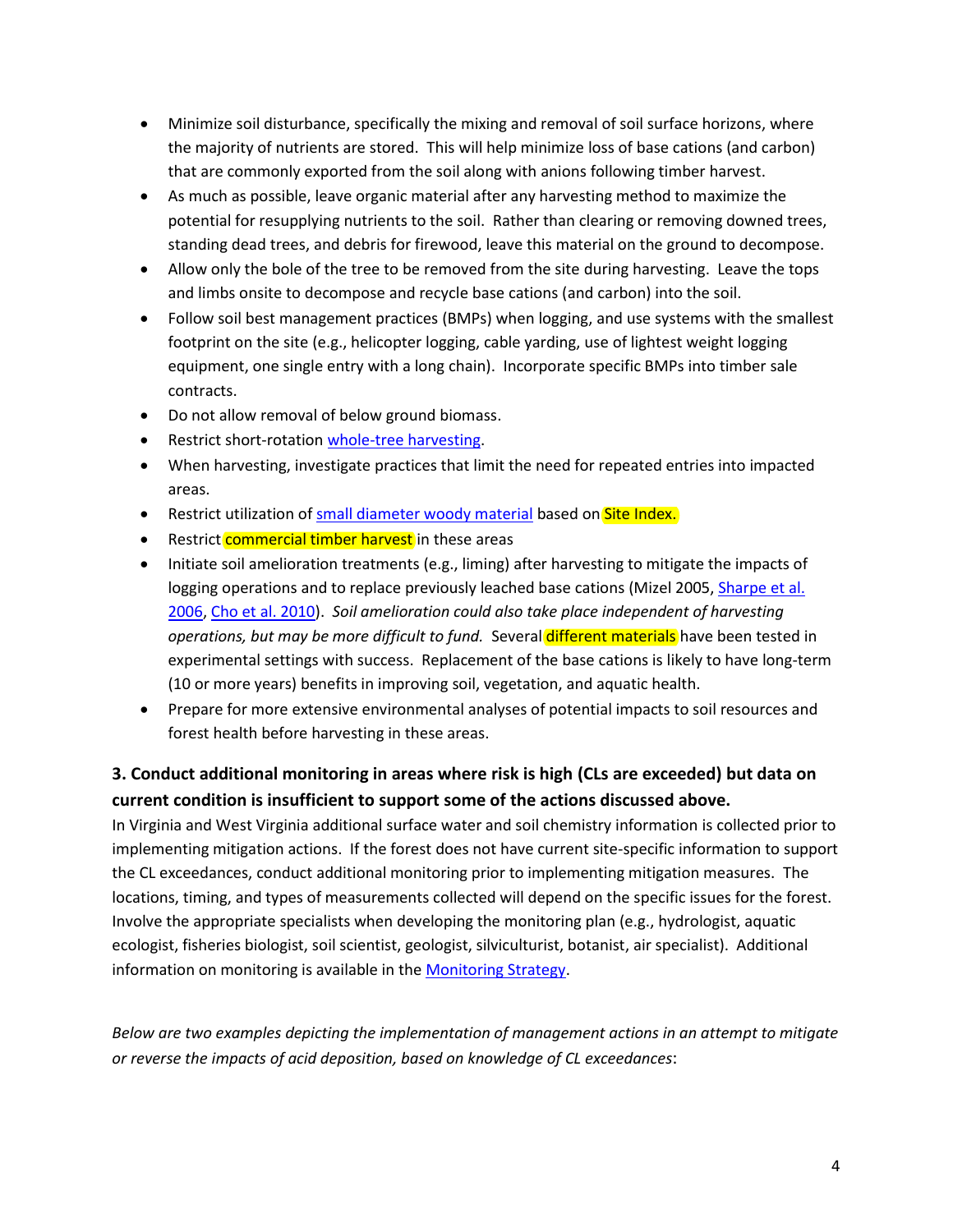- The George Washington and Monongahela National Forests lime water to mitigate stream acidification, while limiting [timber harvesting](http://www.srs.fs.fed.us/airqualityportal/assets/wtharvesting.pdf) and the [removal of other organic material](http://www.srs.fs.fed.us/airqualityportal/assets/woodybiomass.pdf) in areas considered highly sensitive to acidification.
- The Monongahela National Forest collects and analyzes additional soils data for the environmental assessment process in areas identified as sensitive to acidification [\(Connolly et al.](http://stream.fs.fed.us/afsc/pdfs/Connolly.pdf)  [2007\)](http://stream.fs.fed.us/afsc/pdfs/Connolly.pdf).
- The Green Mountain National Forest participates in a collaborative long term acid deposition soil monitoring network i[n Vermont.](http://fhm.fs.fed.us/posters/posters06/air_quality_vt.pdf) Trend analysis on long term data can be incorporated into land management decisions.

# <span id="page-4-0"></span>**Management Options for Exceedance of Empirical CLs for Nutrient N**

This section focuses on the progressive negative changes in vegetation community structure and composition resulting from excess nitrogen (e.g., native forbs and other plant species being replaced by invasive grasses and other species that are more productive under elevated N deposition). These shifts in community composition and species richness can lead to losses in biodiversity, impact some threatened and endangered species, and affect fire dynamics (e.g., exotic annual grass invasion increases fine fuels and fire risk). Management options for mitigating exceedance of nutrient N CLs are based on reducing N emissions (and N deposition) and reducing the nitrogen available for plant use through biomass removal, prescribed fire, or control of invasive grasses. Ultimately, N deposition decreases will be needed for long-term ecosystem protection and sustainability, and this is the only strategy that will protect the most sensitive communities, such as lichens and native forbs.

### **1. Reduce nitrogen emissions at the source.**

The most effective way to reduce the effects of nitrogen excess is to improve air quality, by decreasing emissions at the source. The Forest Service only has direct control of emissions produced from activities conducted or permitted by the forests, and these emissions generally contribute a small amount to overall N-deposition. For all other sources of pollution, the forest must work with state, tribal and federal air quality partners who have the authority and responsibility to regulate emissions of pollution into the atmosphere.

Since the mid-1980s, the Forest Service has reviewed and commented on proposed new or modified major point sources of air pollution to air regulators. This is an important approach, but the Forest Servic[e role in the regulatory process](http://www.fs.fed.us/air/law_policy.htm) only extends to sources that may negatively impact federally designated Class 1 wilderness areas, which is a limited number of sources. Participating in the development of state, tribal, or federal air implementation plans can be an effective tool for the increased protection of resources affected by air pollution. Forests can also support state and tribal partners who implement stricter health and mobile source standards, because the resulting emission reductions are likely to have positive effects on natural resources. Finally, the forests can be advocates for secondary air quality standards designed specifically to protect the environment. In all of these cases, CLs and TLs help the forests communicate the negative effects of air pollution on ecosystems, highlighting current and predicted resource conditions and identifying concerns.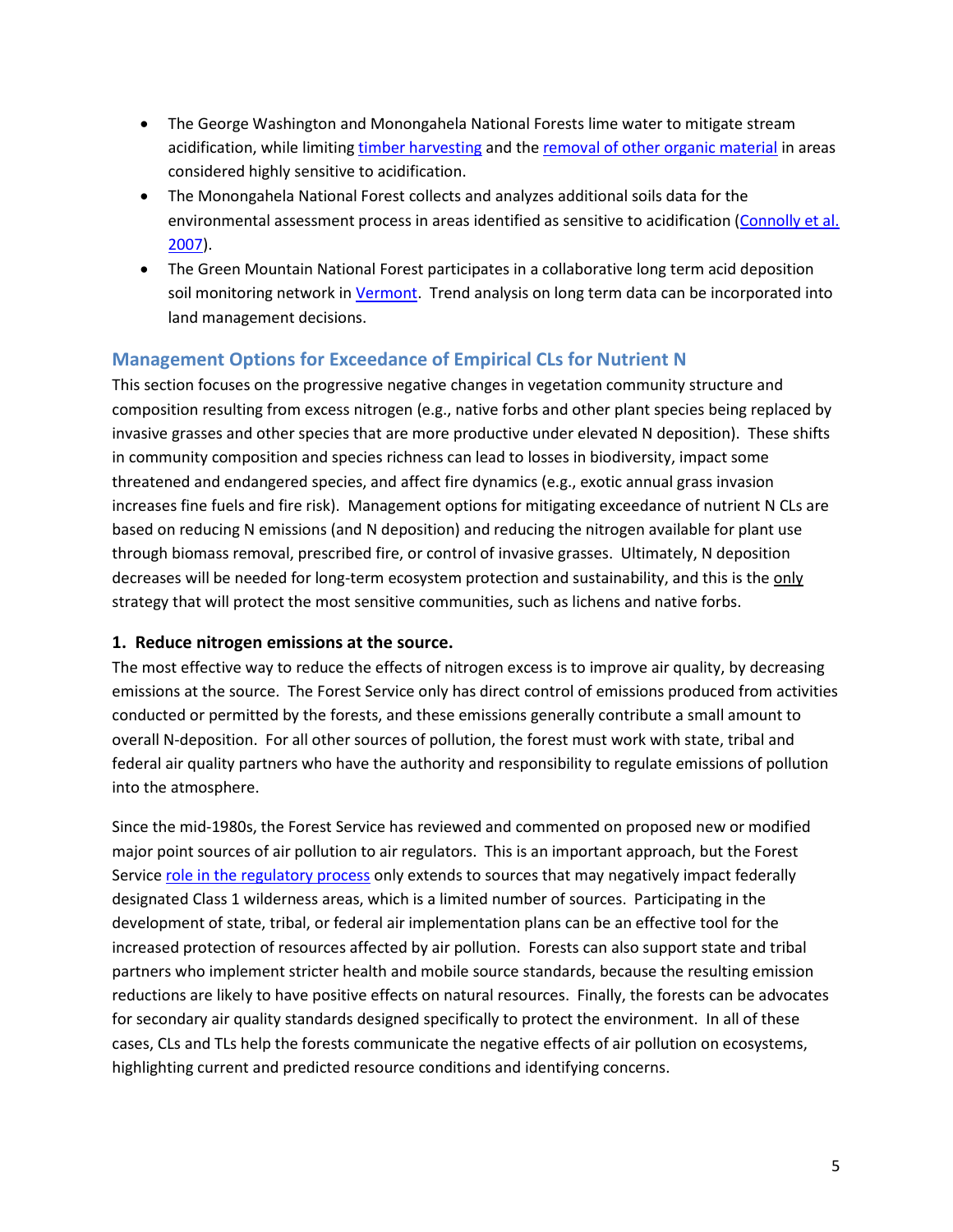### **2. Mitigate nitrogen effects through resource management.**

The most extensive discussion of resource management options for nitrogen impacted ecosystems in the US is the Fenn et al. [\(2010\)](http://www.fs.fed.us/psw/publications/fenn/psw_2010_fenn002.pdf) paper focused on California. Options for mitigating the effects of excess N vary widely among vegetation types due to the differing resource impacts caused by N deposition. All mitigation options require effective concomitant nitrogen reductions. Different combinations of the following management strategies should be considered, however many of these strategies may be counter-productive in areas where acidification is also a concern:

- Prescribed fire:
	- $\circ$  Prescribed fire applied at regular intervals will reduce N pools in the aboveground ecosystem through volatilization. Fire has a limited capacity to reduce N pools in the mineral soil. The benefits of prescribed fire for N reduction are variable by vegetation type and should be weighed carefully prior to applying this management option.
	- $\circ$  There is also an increase in N uptake through the vigorous regrowth of vegetation following burning.
	- $\circ$  For areas where invasive exotic grasses have replaced native species, spring burning prior to seeds dropping can significantly reduce the seedbank of exotics. This provides a window of opportunity for re-seeding by residual native plants, or for planting native species if necessary. Because some invasives increase in abundance after burning, this approach should be used selectively and targeted to specific species.
	- o Prescribed fire can have a liming effect on soils, increasing soil pH as well as the Ca/Al ratio [\(Boerner et al. 2004\)](http://www.nrcresearchpress.com/doi/pdf/10.1139/x03-221).
- Mechanical stand thinning:
	- $\circ$  Used in forested situations, this option can lead to increased N uptake by the vigorous regrowth of vegetation that occurs in openings and increased growth by residual trees. Similar to prescribed burning, this technique has a limited capacity to liberate N stored in the mineral soil.
- Mechanical control of invasive grasses through grazing, mowing, or manual weeding in areas where fire and herbicides cannot be used.
	- $\circ$  Selective herbivory on N rich grasses is an essential process maintaining local diversity in grasslands affected by N deposition. For example, moderate grazing by cattle in the South San Francisco Bay was effective because the animals selectively fed on the invasive annual grasses, reduced biomass accumulation, and mechanically broke down litter leaving an environment conducive to the growth and propagation of native short annual forbs. Because invasives vary in lifecycle timing and palatability (e.g., cheatgrass is more palatable to livestock before it sets seed), this approach should be targeted to specific species and timed accordingly.
	- o Mowing is an effective tool for treatment areas too small for grazing. If possible, time the mowing so that it occurs when native plants have set seed but the exotic seeds have not fully ripened. Consider the impact of this technique on wildlife management concerns, like those for neo tropical birds and other species.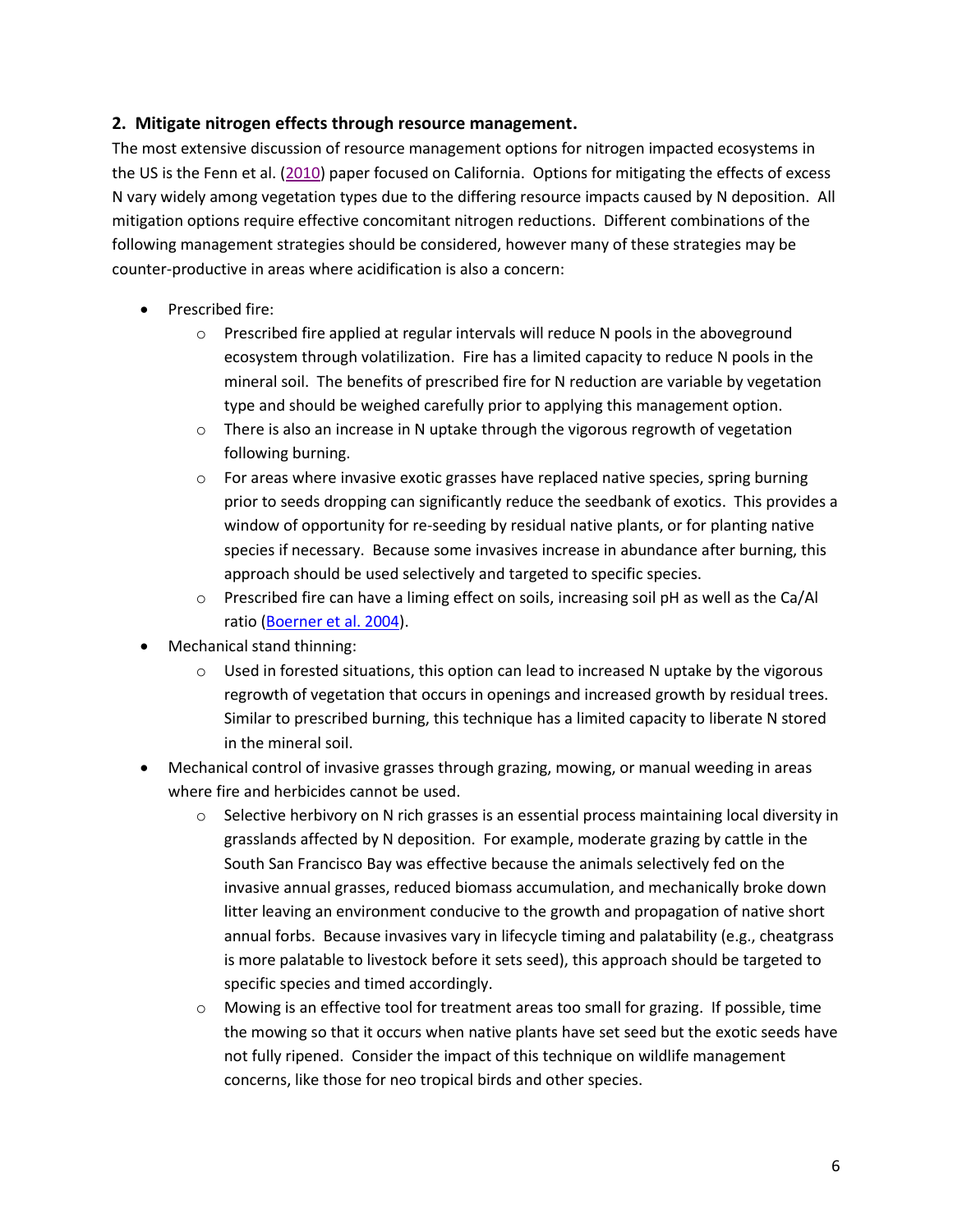- $\circ$  Manual weeding is a labor-intensive technique best reserved for situations where other methods are not feasible, or for high value recreation areas like campgrounds or administrative sites. This method is recommended in desert areas where the establishment of shrub seedlings is desired.
- Herbicides:
	- $\circ$  Grass-specific herbicides can be effective in controlling annual grasses, but some exotic forbs in California have been shown to increase more than native plants after herbicide application. Some herbicides are acidifying and should not be used in areas with acidification concerns.
- Mulch (applying wood chips to the soil in harvested areas):
	- $\circ$  This technique provides some level of N immobilization and reduces nitrate leaching from the soil in northern hardwood forests with elevated N deposition [\(Homyak et al.](http://www.sciencedirect.com/science/article/pii/S0378112708000698)  [2008\)](http://www.sciencedirect.com/science/article/pii/S0378112708000698). The technique has been used in coastal sage scrub but the impacts were shortlived. Mulching is impractical for large-scale restoration projects.

### **Summary**

The best option for reducing resource impacts associated with excess air pollution is to reduce the pollution, whether you are dealing with acidification or excess nutrient nitrogen impacts. Ultimately, air [regulators](http://www.srs.fs.fed.us/airqualityportal/critical_loads/glossary.php) hold the authority to require the emission reductions needed to restore ecosystems affected by air pollution. These management actions can be applied by resource managers to help alleviate some of the negative impacts until air quality can be improved and atmospheric deposition reduced.

## **References**

Adams, M.B. 1999. Acidic deposition and sustainable forest management in the central Appalachians, USA. Forest Ecology and Management 122: 17-28. doi[: 10.1016/S0378-1127\(99\)00029-8.](http://www.as.wvu.edu/fernow/Assests/Fernow%20Papers/Adams%201999.pdf)

Boerner, R.E.J., Brinkman, J.A., and Sutherland, E.K. 2004. Effects of fire at two frequencies on nitrogen [transformations and soil chemistry in a nitrogen-enriched forest landscape.](http://www.nrs.fs.fed.us/pubs/jrnl/2004/ne_2004_boerner_001.pdf) Canadian Journal of Forest Research 34: 609-618.

Cho, Y., C.T. Driscoll, C.E. Johnson, and T.G. Siccama. 2010. Chemical changes in soil and soil solution after calcium silicate addition to a northern hardwood forest. Biogeochemistry 100: 3-20. doi: [10.1007/s10533-009-9397-6.](http://link.springer.com/article/10.1007%2Fs10533-009-9397-6#page-1)

Connolly, S., T.C. Cain, J.S. Vestal, and P.J. Edwards. 2007. [The Potential Effects of Acid Deposition:](http://stream.fs.fed.us/afsc/pdfs/Connolly.pdf)  [What's a National Forest to Do?](http://stream.fs.fed.us/afsc/pdfs/Connolly.pdf) In: Advancing the Fundamental Sciences: Proceedings of the Forest Service National Earth Sciences Conference, San Diego, CA: 18-22 October 2004. PNW-GTR-689, Portland, OR, US Department of Agriculture, Forest Service, Pacific Northwest Research Station.

Fenn, M.E., E.B. Allen, S.B. Weiss, W. Jovan, L.H. Geiser, G.S. Tonnesen, R.F. Johnson, L.E. Rao, B.S. Gimeno, F. Yuan, T. Meixner, and A. Bytnerowicz. 2010. Nitrogen critical loads and management